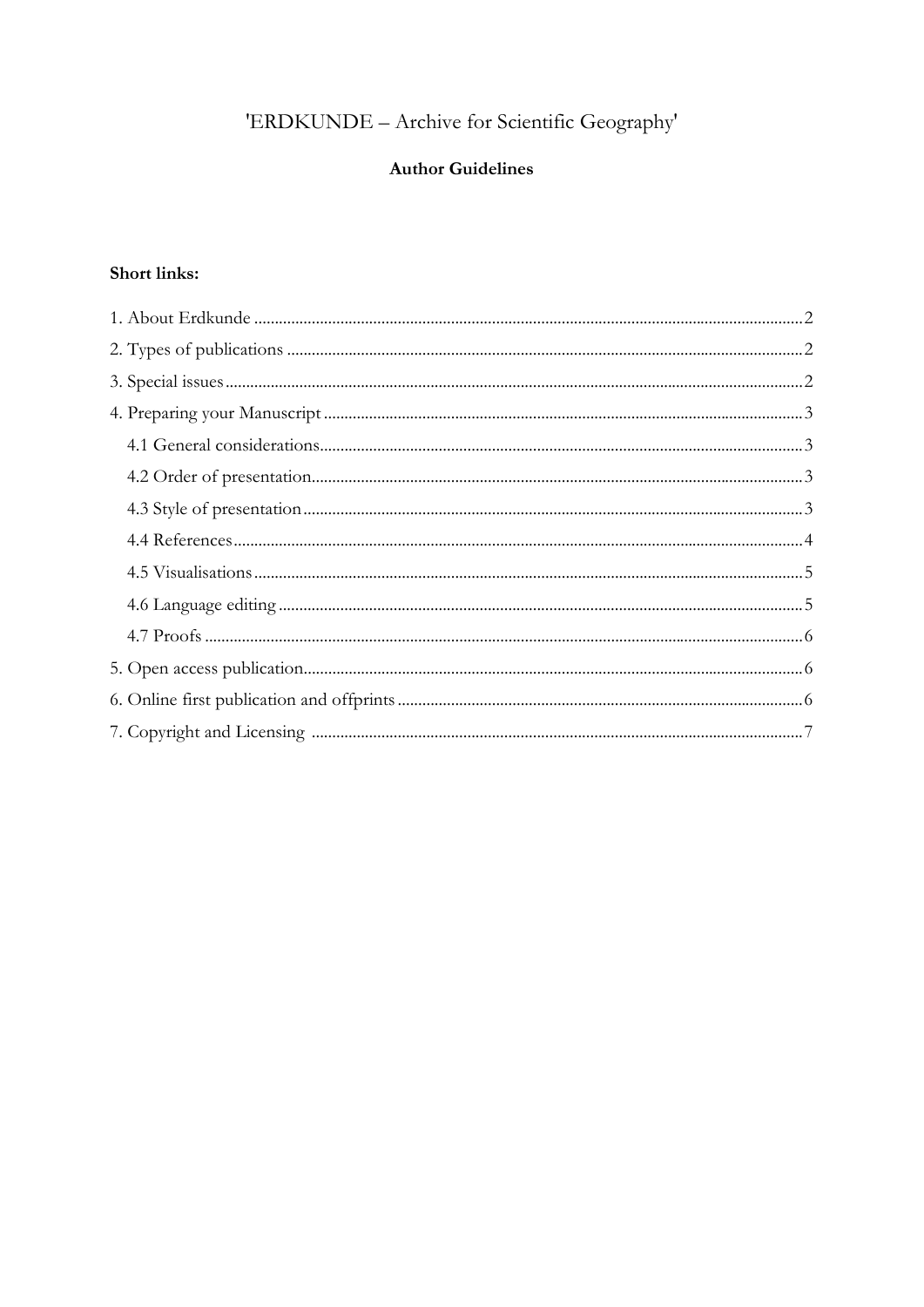## **1. About ERDKUNDE**

ERDKUNDE is an **international, peer-reviewed, open access journal** that welcomes submissions from across the **whole spectrum of physical geography, human geography or their intersections**. The journal publishes innovative research output in different formats such as full research articles, commentaries, data papers and critical reviews of new geographical publications.

Since foundation by Carl Troll in 1947, 'ERDKUNDE – Archive for Scientific Geography' has established as one of the very few international geographical journals that are **independent from commercial publishers** and offer **publication free of charge to authors**.

All manuscripts are subject to a rigorous double-blind peer-review procedure prior to publication. A timely review process is facilitated. All submissions are published online first, rapidly after acceptance. The journal is indexed in the ISI Journal Citation Report, Clarivate Science Citation Index Expanded (SCIE), Clarivate Social Sciences Citation Index (SSCI), Norwegian Social Science Data (NSD), Earth Science Database (GEOBASE), COS GeoREF.

## **2. Types of publications**

ERDKUNDE considers publications covering the whole range of geography, but only research that presents original, not previously published work.

ERDKUNDE regularly publishes research in the following formats:

**Full research articles** are expected to make original and substantial theoretical-conceptual, empirical and/or methodological contributions to geographical research. They can vary in length from 5,500 to 10,000 words. In exceptions, longer articles may be submitted upon prior approval by the editorial management.

**Commentaries** are shorter pieces that can cover critical reflections on emerging geographical debates and perspectives or offer insights into emerging research. Commentaries are preferably 1,500 to 3,000 words long.

**Individual data papers** offer the possibility to archive data and statistical codes, preferably associated with a separate research article.

**Critical reviews** reflect upon new geographical publications – most commonly, but not restricted to, books.

The editorial board is **open to the submission of innovative and creative additional output formats**. Please contact the editorial management to discuss your ideas prior to submission.

#### **3. Special issues**

ERDKUNDE publishes special issues on themes across the whole spectrum of geography. Special issues should include at least five articles and an introduction by the guest editors. Double issues are an option. Please contact the editorial management to discuss your ideas prior to submission.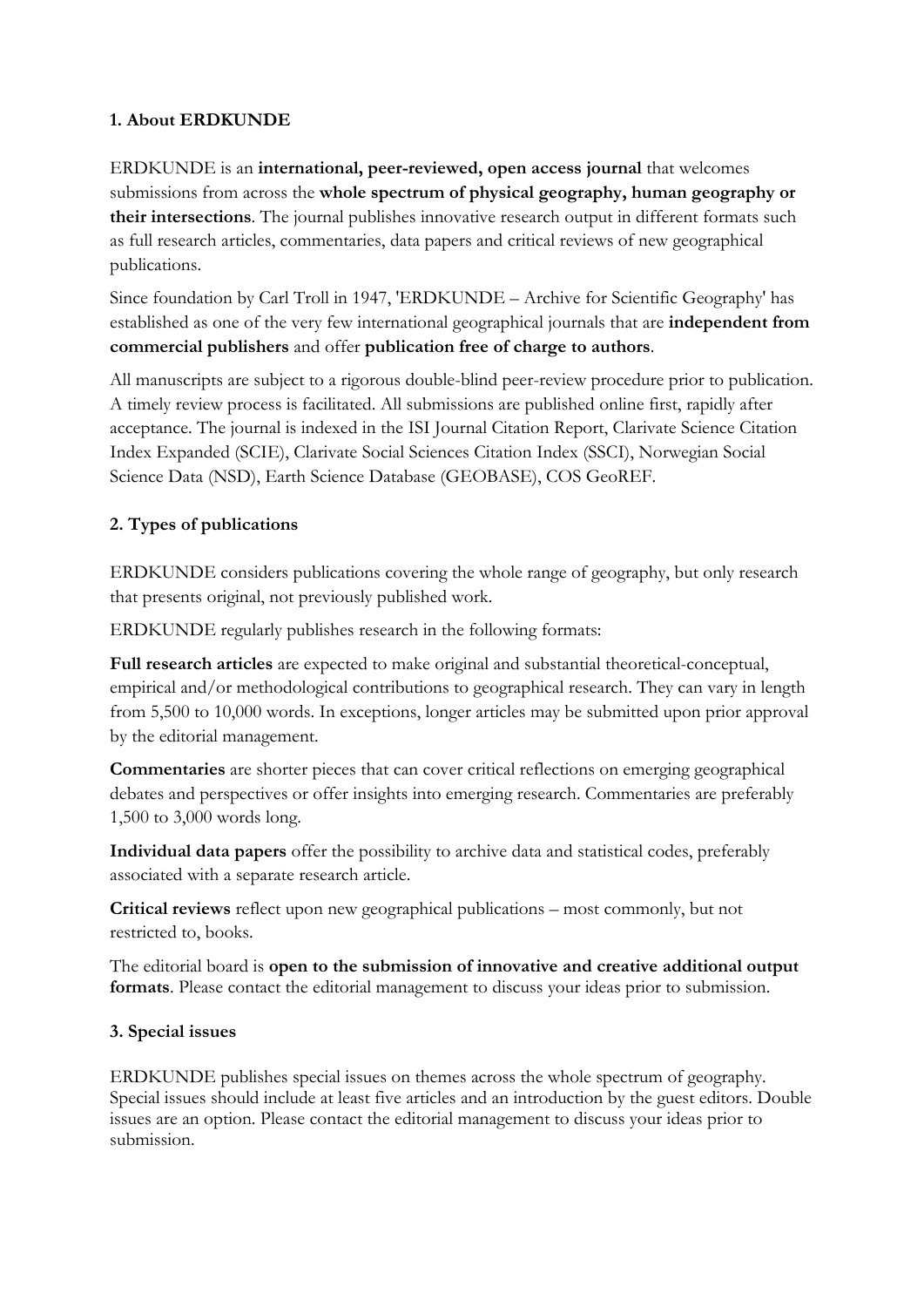#### **4. Preparing your manuscript**

#### **4.1 General considerations**

All considered articles will be subject to a rigorous double-blind peer-review procedure.

Please suggest 4-6 potential reviewers.

Please submit a digital version of your manuscript including all figures and tables (preferably in pdf format) via email to the ERDKUNDE editorial management.

#### **4.2 Order of presentation**

Manuscripts should be arranged in the following order of presentation:

**Title** With x figures, x tables and x photos

#### **Author's name**

#### **English and (if possible) German summary**

#### **Keywords**

The authors are requested to assign up to six keywords. To ensure crosslinks between the articles in our archive, at least one regional (if applicable) and one thematically keyword should be chosen from the GEODOK Thesaurus.

**Main part of the text** including figures and tables and captures and containing consecutively numbered footnotes. However, footnotes should be avoided wherever possible. Where essential they must be designated in the text by superscript Arabic numerals in continuous sequence. Lines should be numbered consecutively.

**Acknowledgement** (where applicable)

**List of references**

**Authors title, name, affiliation and address.**

#### **4.3 Style of presentation**

Lines and pages should be numbered consecutively throughout the entire manuscript.

Authors would greatly assist the editorial staff by setting up their typescript, headings, abstract, acknowledgements, notes, references, etc., exactly in the manner of recent issues of the ERDKUNDE.

**Font type:** Garamond (11 pt)

**Line spacing:** 1.5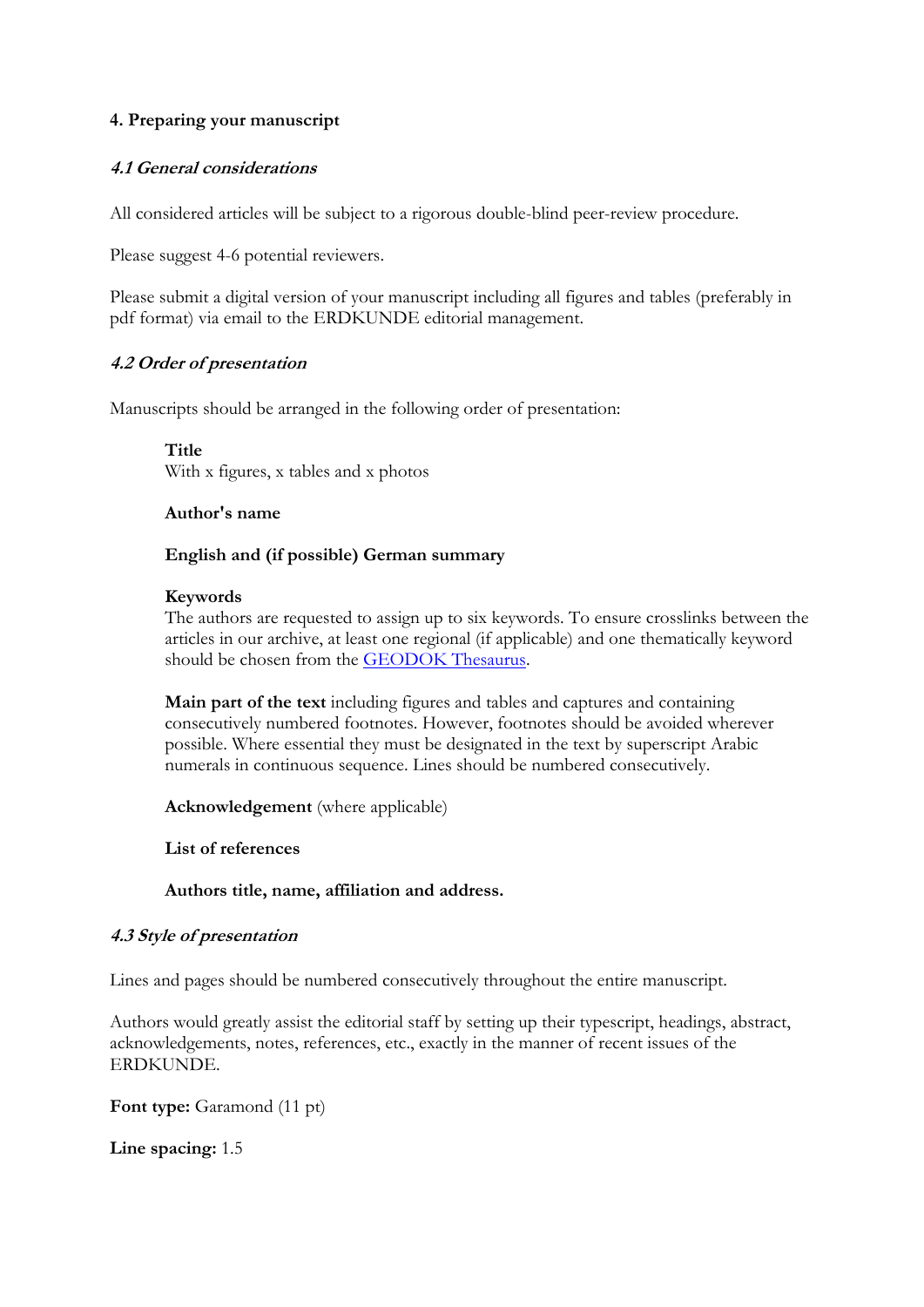**Chapter headings:** Headings should be placed on the left-hand side of the text; all main headings and subsequent headings should be preceded by Arabic numerals (1, 1.1, 2, 2.1 etc.)

#### **4.4 References**

#### **References in the text:**

Quoted authors should be written in small capitals.

References should be indicated in text or footnote either by giving, in parentheses, the author's name followed by the date of the paper or book; or with the date in parentheses. Quotations of text from cited works should include the page number of the quotation.

- 1. One author: Author's name, year and page
- 2. Two authors: first author's name and second author's name, year and page
- 3. Three or more authors: first author's name et al. , year and page

e.g. (TROLL 1975) or, ... as TROLL (1975, 186) pointed out ...' or "..." (TROLL 1975, 186)

#### **List of references cited in the publication:**

References are included at the end of the paper in alphabetical order.

#### **Examples:**

**Books:**

HAGGETT P (1969) Locational analysis in human geography. London.

HEITMEYER W, DOLLASE R, BACKES, O. (eds) (1998): Die Krise der Städte: Analysen zu den Folgen desintegrativer Stadtentwicklung für das ethnische-kulturelle Zusammenleben. Frankfurt a.M.

#### **Monographs published in a series:**

SCHICKHOFF U (1993) Das Kaghan-Tal im Westhimalaya (Pakistan). *Bonner Geographische Abhandlungen 87:* 1–268. Bonn.

#### **Collected edition:**

BARBOUR MG, MAJOR J (eds) (1977) Terrestrial vegetation of California. New York, London.

EHLERS E (ed) (1990) Philippson-Gedächtnis-Kolloquium 13.11.1989. *Colloquium Geographicum 20:* 1–95. Bonn.

#### **Article in a collected edition:**

CONZEN MP (1978) Analytical approaches to the urban landscape. BUTZER KW (ed.) *Dimensions of human geography: Essays on some familiar and neglected themes:* 128–165. Chicago.

HARRIS CD (1992) Areal patterns of cities through time and space: Technology and culture (the nature of cities further considered). *Colloquium Geographicum 22:* 41–53. Bonn.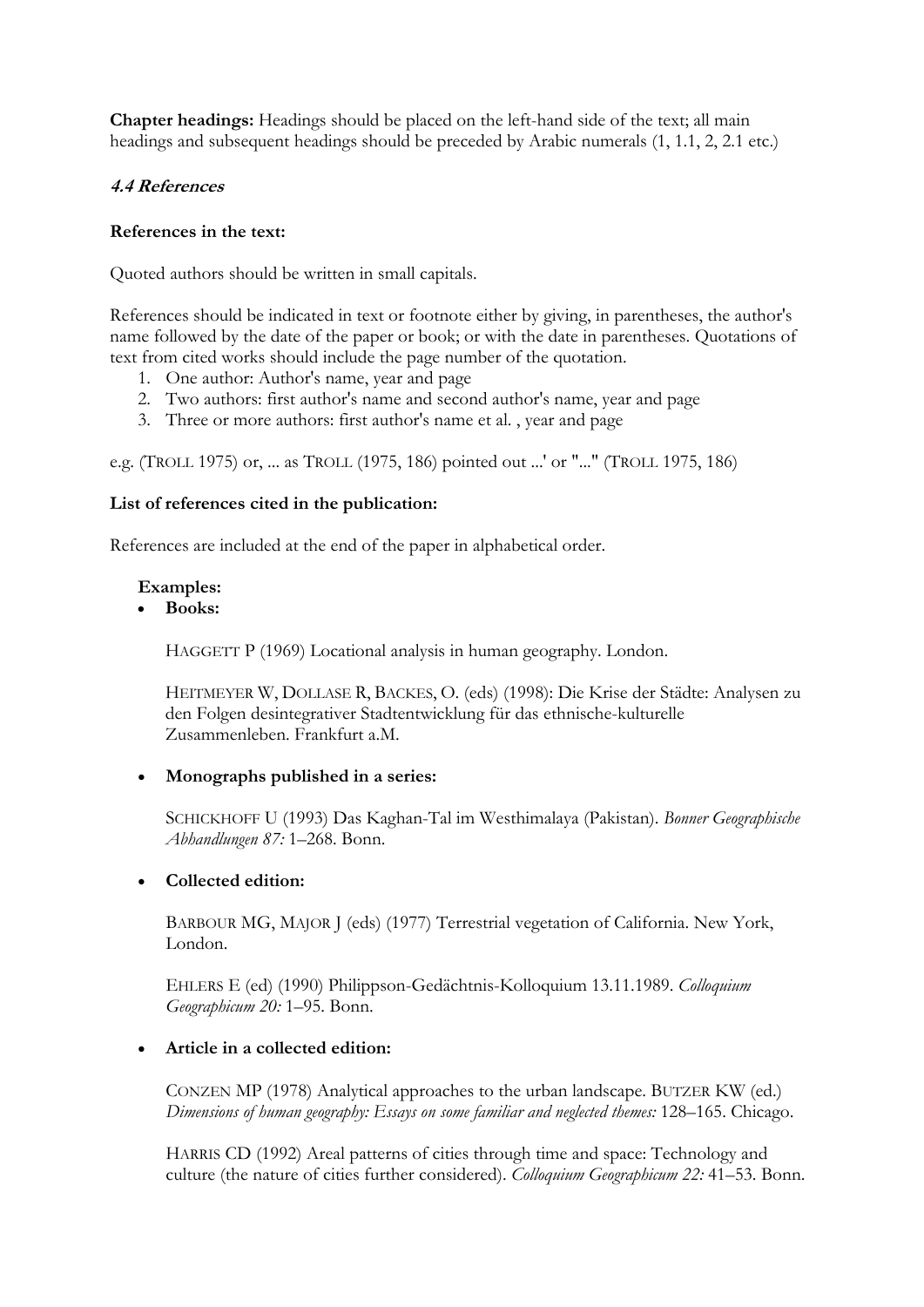HARTKE W (1959) Gedanken über die Bestimmung von Räumen gleichen sozialgeographischen Verhaltens. STORKEBAUM W (ed) (1969) *Sozialgeographie:* 162–186. Wege der Forschung 59. Darmstadt.

SCHULTZ H-D (2002) Großraumkonstruktionen versus Nationsbildung: Das Mitteleuropa Joseph Partschs. Kontext und Wirkung. BROGIATO HP; MAYR A. (eds): *JOSEPH PARTSCH - Wissenschaftliche Leistungen und Nachwirkungen in der deutschen und polnischen Geographie:* 85–127. Beiträge zur Regionalen Geographie 58. Leipzig.

#### **Article in a journal:**

BLANCO JL, THOMAS AC, CARR M-EA, STRUP PT (2001) Seasonal climatology and hydrographic conditions in the upwelling region of northern Chile. *Journal of Geophysical Research* 106: 11451–11467. https://doi.org/10.1029/2000JC000540

BOHNERT JE, MATTINGLY PF (1964) Delimitation of the CBD through time. *Economic Geography* 40: 337–347.

#### **Internet sources:**

RICHTER S (2003) Der Nachlass von Carl Troll im Archiv des Geographischen Instituts Bonn - Online-Findbuch. Bonn. http://www.giub.unibonn.de/archiv/NLTroll/1NLCTTitelbl.html

#### **4.5 Visualisations**

ERDKUNDE features standard coloured figures and values high quality cartography and regular large sized supplements.

Tables and figures are expected to fit (including the captures) within the ERDKUNDE type area (width: 159 mm, height: 218 mm).

**Illustrations:** All graphs, diagrams, maps and other drawings should be referred to as Figures (Fig. 1), which should be numbered consecutively in Arabic numerals.

**Tables:** Tables should be numbered consecutively in Arabic numerals (Tab. 1) and given a suitable caption. References are placed at the bottom of the table.

After acceptance authors are requested to submit the text, illustrations and tables as separate files. The text should be in a common text format like MS-Word, the tables as well or in a special table format (e.g. MS-Excel). Photos are to be submitted in a common raster file format like \*.tif or high quality \*.jpg (not less than 300 dpi). Suitable formats for vector figures are \*ai, \*.cdr, \*.eps. or editable pdf. Figures should be edited in CMYK colour mode to insure colour fidelity of the printed manuscript. If non-standard fonts are used, these should be embedded during the save/export procedure.

#### **4.6 Language editing**

All manuscripts should be written in proper English and non-native speakers are recommended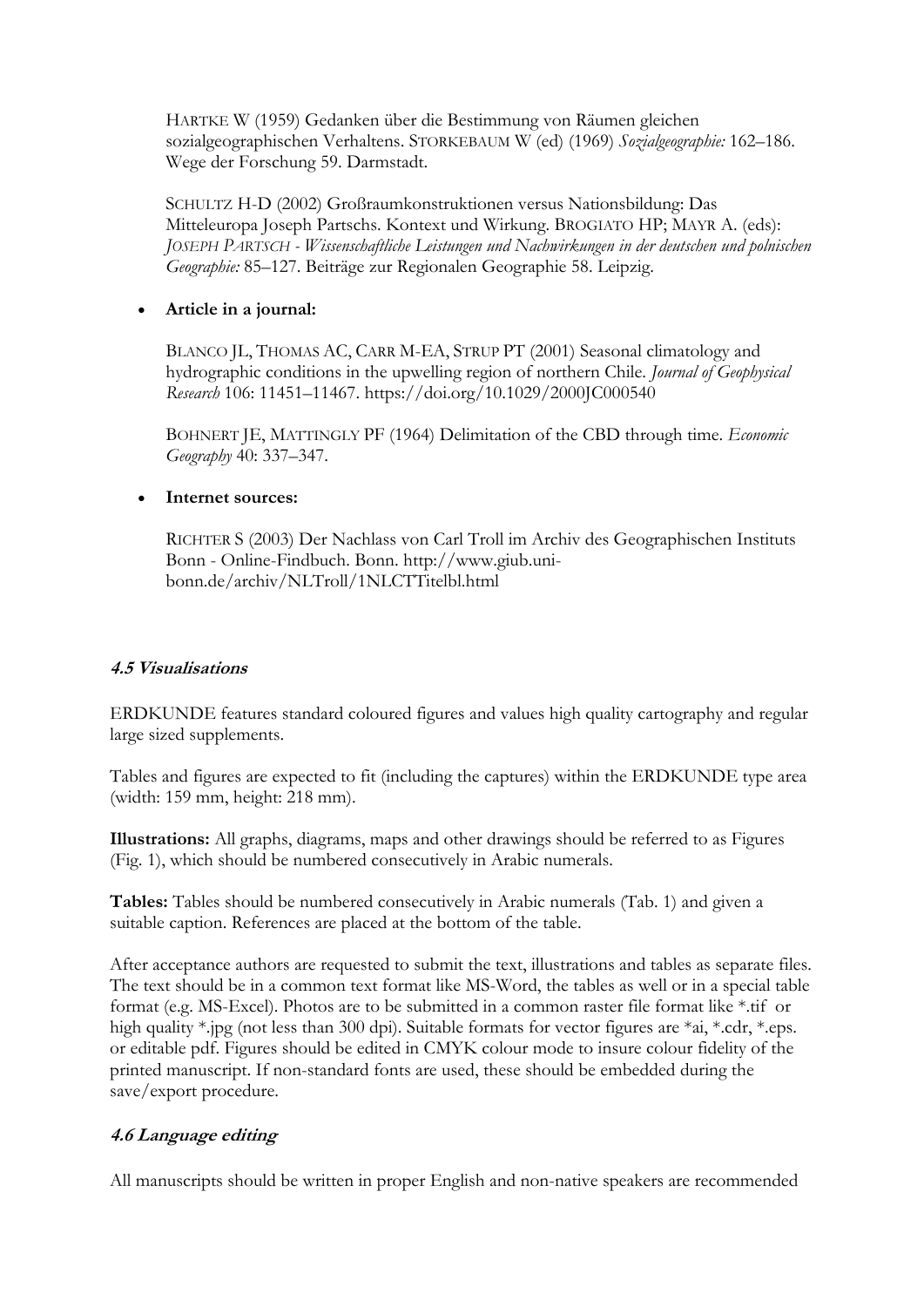to consult a professional editing service prior to submission. All accepted manuscripts will be crosschecked by a native speaker and the authors will be charged for extensive editing.

### **4.7 Proofs**

Authors are responsible for ensuring that all manuscripts (whether original or revised) are accurately typed before final submission. Manuscripts will be returned to the author with a set of instructions if they are not submitted according to our style. A pdf proof will be sent to the authors before publication, which should be returned promptly. The publishers reserve the right to charge for any changes made at the proof stage (other than typesetting errors) since the insertion or deletion of a single word may necessitate the resetting of whole paragraphs.

## **5. Open access publication**

ERDKUNDE is an open access journal that offers publication free of charge to the author upon acceptance of their papers.

## **6. Online first publication and offprints**

All submissions are published online first, rapidly after acceptance. All authors will receive a pdf version of the final published paper. Offprints can be purchased on request. The pdf-file can be redistributed or provided for download on own websites.

## **7. Copyright and Licensing**

For all articles published in ERDKUNDE, copyright is retained by the authors. Articles are licensed under an open access Creative Commons CC BY 4.0 license (https://creativecommons.org/licenses/by/4.0/).

Authors grant ERDKUNDE a nonexclusive perpetual right and license to publish, archive, make accessible and distribute in all forms of media now or hereafter. The authors grant ERDKUNDE the right of first publication of the article. Authors grant ERDKUNDE commercial rights to produce print versions of the article for sale to libraries and individuals. Authors grant any third party the right to use the article freely as long as its original authors and citation details are identified.

#### **Authors represent and warrant that:**

- the Article furnished to the Journal has not been published previously;
- the Article is fully original to the Author. Any discovery of plagiarized material in the text or footnotes of the Article will be grounds for the Journal's refusal to publish the Article;
- all individuals identified as authors actually contributed to the article, and all individuals who contributed are included;